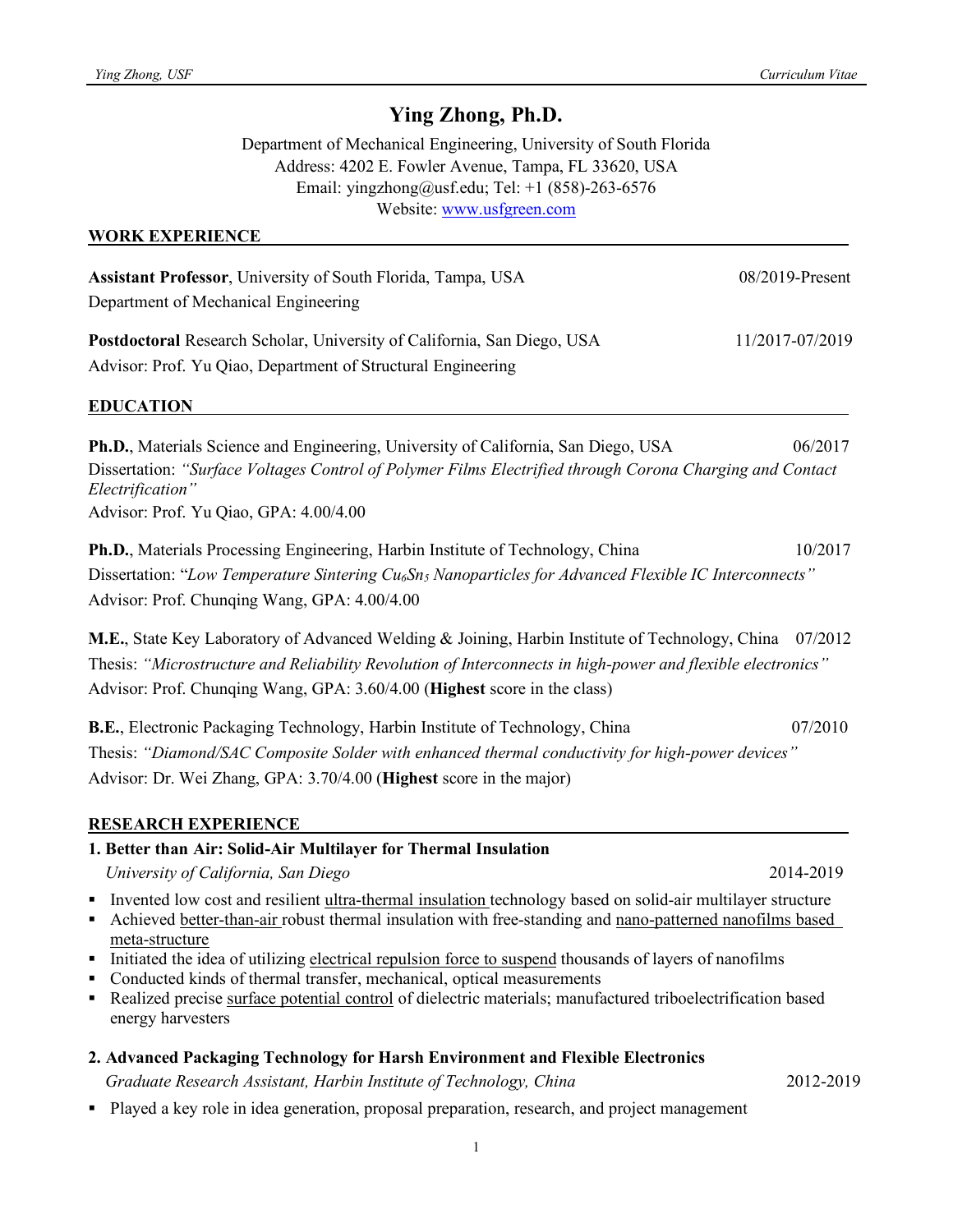- **•** Invented the idea of utilizing  $Cu<sub>6</sub>Sn<sub>5</sub>$  nanoparticles to realize low temperature interconnection of high temperature survival 3<sup>rd</sup> generation electronics
- Realized phase transition induced nanocrystallization of bi-metallic at atomic level with *in situ* TEM, overcame the brittleness of the bulk by inverse Hall-Petch phenomenon, which is revolutionary in metallography
- Realized interconnect of SiC MOSFET devices with high conductance and reliability
- § Developed universal solder for interconnection and packaging of optical devices for **NASA**

### **3. Ultra-Fast R2R Printing of Highly-Sensitive Skin-Like Multifunctional Flexible Sensors**

 *University of California, San Diego* 2017-2019

- Initiated the idea, founded the team constructed by researchers from different areas
- § Developed ultra-fast R2R mass production technology for flexible and high performance skin-like sensors
- § Synthesized graphene, CNT, Ag NWs, thermal/light sensitive nanomaterials as sensing components
- Patterned various kinds of functional nanomaterials on the skin-like substrate for multi-functionalization
- Realized simultaneous monitoring of strain/stress, temperature, humidity, and light within one sensor
- § Conducted human motion/health monitoring, skin-like sensing and ear-drum mimicking
- **4.** *In situ* **Manufacturing of High-performance Structural Components in Space and on Earth**

# *University of California, San Diego* 2014-2019

- Constructed the SOPO and work plan, optimized parameters for the project funded \$500,000 by ARPA-E
- § Realized *in situ* additive manufacturing of ultra-strong Martian bricks without utilizing artificial additives
- Manufactured ultralow-binder-content high-performance Lunar cement through additive manufacturing
- § Transferred the *in situ* space manufacturing concept back on earth and developed ultralow-binder-content green cement to reduce  $CO<sub>2</sub>$  emission and construction energy consumption
- Initiated the idea of compositing wasted carbon into green cement to realize recycle and waste mitigation

# **5. Reversible and Adaptive Smart Textiles for Personalized Thermoregulation**

 *University of California, San Diego* 2013-2017

§ Initiated the idea of using perspiration to control smart textiles; the concept was further pursued and funded \$2,600,000 by ARPA-E

- Overcame the problem of lack of sensitivity or reversibility of conventional temperature responsive materials
- Realized personalized thermoregulation by automatic and reversible human perspiration control
- Designed various smart 3D textile structures to adapt to different climate and reduce energy consumption
- Reduced the energy consumption of buildings

# **TEACHING AND MENTORSHIP**

- § **Instructor**, **Department of Structural Engineering, UC San Diego** SE104/SE104L, Structural Materials and Lab for undergraduates (http://mmrl.ucsd.edu/Courses/SE104/)
- § **Guest Instructor, Materials Science and Engineering Program, UC San Diego** MATS 251A, Processing of Polymers and Composites Course for graduate students
- § **Teaching Assistant, Department of Structural Engineering, UC San Diego** SE104/SE104L, Structural Materials and Lab, Couse management and teaching assistant for ~80 students
- § **Team Leader, Volunteer Teaching Committee, Harbin Institute of Technology**  Built up a team of more than 100 volunteers to teach scientific courses in high schools weekly
- § **Founder, Technology Innovation Committee, Harbin Institute of Technology** Established this committee to support and mentor student teams aimed on technical innovation; Several teams won national grade technical innovation awards.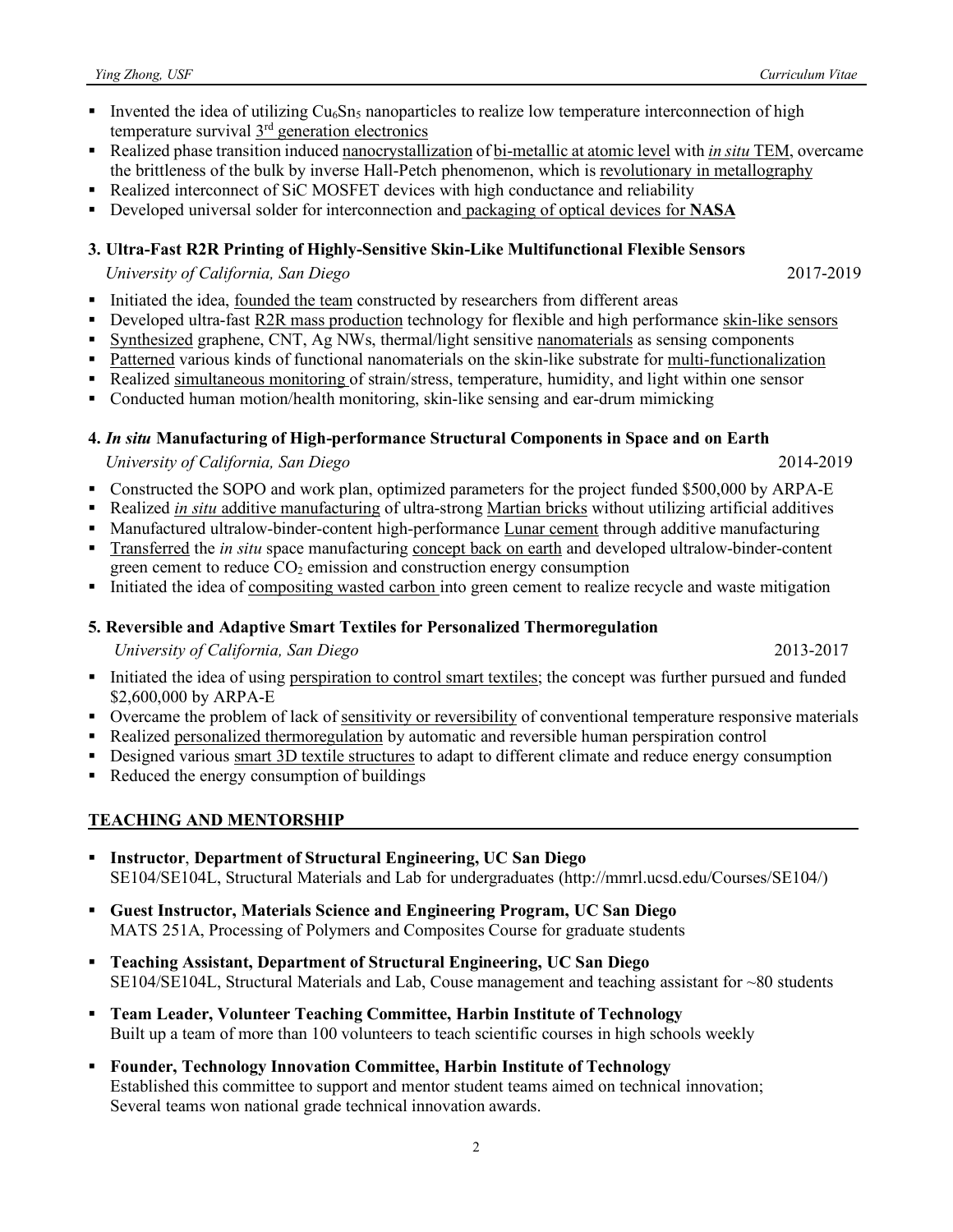- § **Team Leader, Volunteer Teaching Team, Linxi Middle School** Initiated quality development courses and science courses in middle school
- § **Closely Mentored 2 Ph.D. students and 2 Master students in UCSD and HIT** Supervised first year graduate students in conducting research and project management

#### **PUBLICATIONS**

#### *Journal Articles*

- 1. Y Zhong, R An, H Ma, C Wang. Low-temperature-solderable intermetallic nanoparticles for 3D printable flexible electronics. **Acta Materialia**, 2019, 162: 163-175.
- 2. Y Zhong, R Kou, M Wang, Y Qiao. Synthesis of large-scale monolithic silicon carbide with well-defined nanopores and size effect of mechanical properties. **Journal of the European Ceramic Society**, 2019, 39 (7): 2566-2573.
- 3. R Kou, Y Zhong (co-first author), Y Qiao, Effects of anion size on flow electrification of polycarbonate and polyethylene terephthalate, **Applied Physics Letters**, 2019, 115, 073704.
- 4. Y Zhong, R Kou (co-first-author), M Wang, Y Qiao, electrification mechanism of corona charged organic electrets. **Journal of Physics D: Applied Physics**, 2019, 52, 44.
- 5. R Kou, Y Zhong (co-first-author), J Kim, M Wang, Q Wang, R Chen, Y Qiao. Elevating low-emissivity films for lower U-value. **Energy and Buildings**, 2019, 193:69-77.
- 6. H Su, T Chen, R Kou, M Wang, Y Zhong, Y Qiao, Y Hong. Fatigue behavior of inorganic-organic hybrid "Lunar Cement", **Scientific Reports**, 2019, 9, 2238.
- 7. T Chen, B Chow, Y Zhong, M Wang, R Kou, Y Qiao. Formation of polymer micro-agglomerations in ultralowbinder-content composite based on lunar soil simulant. **Advances in Space Research**, 2018, 61 (3), 830-836.
- 8. M Wang, L Zhu, A Le, D Noelle, Y Shi, Y Zhong, F Hao, X Chen, Y Qiao. A multifunctional battery module design for electric vehicle. **Journal of Modern Transportation**, 2017, 25 (4): 218-222.
- 9. Y Zhong, F Zhang, M Wang, G Calvin, G Kim, Y Liu, J Leng, S Jin, R Chen. Reversible humidity sensitive clothing for personalized thermoregulation. **Scientific Reports**, 2017, 7: 44208.
- 10.B Chow, T Chen, Y Zhong, Y Qiao. Direct formation of structural components using a Martian soil simulant. **Scientific Reports**, 2017, 7(1).
- 11.C Zhao, Y Zhong, Y Qiao. Effects of porosity on dynamic indentation resistance of silica nanofoam, **Scientific Reports**, 2017, 7(1): 1060.
- 12.B Chow, T Chen, Y Zhong, M Wang, Y Qiao. Compaction of montmorillonite in ultra-dry state. **Advances in Space Research**, 2017, 60 (7), 1443-1452.
- 13.T Chen, B Chow, M Wang, Y Zhong, Y Qiao. High-pressure densification of composite Lunar cement. **Journal of Materials in Civil Engineering**, 2017, 29 (10), 06017013.
- 14.Y Zhong, W Liu, C Wang, X Zhao, J Caers. The influence of strengthening and recrystallization to the cracking behavior of Ni, Sb, Bi alloyed SnAgCu solder during thermal cycling. **Materials Science and Engineering: A**, 2016, 652: 264-270.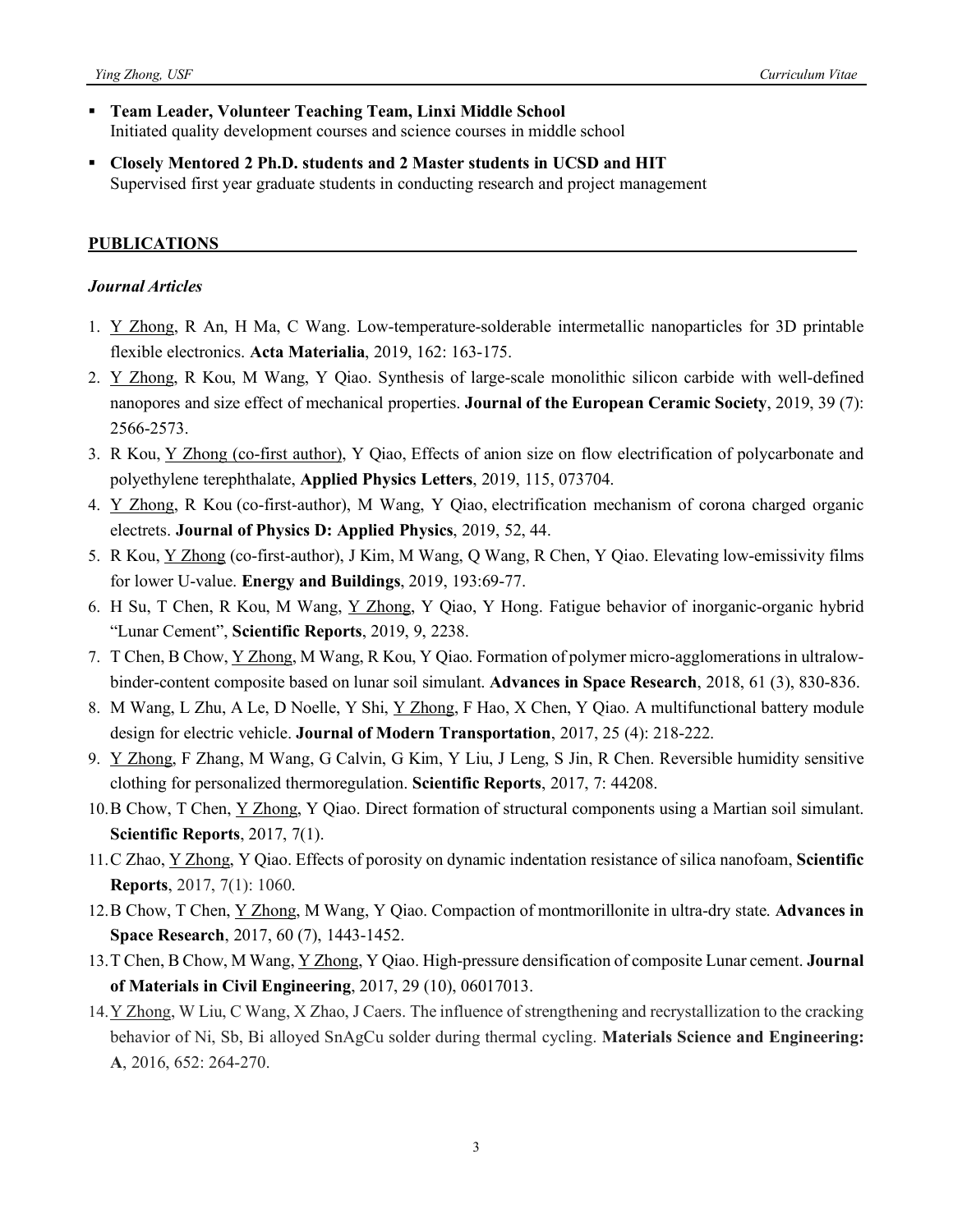- 15.Y Zhong, R An, C Wang, Z Zheng, Z Liu, C Liu, C Li, T Kim, S Jin. Low temperature sintering  $Cu<sub>6</sub>Sn<sub>5</sub>$ nanoparticles for superplastic and super-uniform high temperature circuit interconnections. **Small**, 2015, 11(33), 4097-4103.
- 16.Y Zhong, W Zhang, C Wang, B Li. Manufacturing and microstructure of Cu coated diamonds/SnAgCu composite solder bumps. **Applied Mechanics and Materials**, 2013, 288: 323-327.
- 17.W Zhang, Y Zhong, C Wang. Effect of diamond additions on wettability and distribution of SnAgCu composite solder. **Journal of Materials Science and Technology**, 2012, 28(7): 661-665.
- 18.B Li, C Wang, Liu W, Y Zhong. Synthesis of Co-doped barium strontium titanite nanofibers by solgel/electrospinning process. **Materials Letters**, 2012, 75: 207-210.

#### *Conference Papers*

- 19.Y Zhong, C Wang, X Zhao, J Caers. The influence of high melting point elements on the reliability of solder during thermal shock. The 65<sup>th</sup> Electronic Components and Technology Conference, 2015: 2162-2167.
- 20.Y Zhong, C Wang, J Caers, X Zhao. The evolution of IMCs' morphologies and types in SAC and SAC+ solder bumps during thermal shock process. The 14<sup>th</sup> Electronic Materials and Packaging, 2012: 1-4.
- 21.Y Zhong, W Zhang, C Wang, B Li. Preparation and microstructure of functionally gradient diamond/SAC composite solder bumps. The 12<sup>th</sup> Electronic Packaging Technology and High Density Packaging, 2011: 1-5. (**Best Paper Award**)
- 22.C Wang, Y Zhong, Caers J, X Zhao, B Li, B Liu. Relationship between crack propagation trends and grains in SnAgCu interconnects. The 13<sup>th</sup> Electronic Packaging Technology and High Density Packaging, 2012: 1200-1204.
- 23. B Li, C Wang, W Liu, Y Zhong, Z Zhang. Synthesis of multiferroic Ba<sub>0.7</sub>Sr<sub>0.3</sub>TiO<sub>3</sub>-based thin films for memory devices by chemical solution deposition. The 13<sup>th</sup> Electronic Packaging Technology and High Density Packaging, 2012: 12-14.
- 24.X Zhao, J Caers, S Noijen, Y Zhong, D Jong, H Gijsbers, G Elger, H Willwohl. Potential interconnect technologies for high power LEDs assemblies. The 4th Electronic System-Integration Technology Conference, 2012: 1-4. (**Best Paper Award**)

#### **PATENTS**

- 1. Y Qiao, Y Zhong. Solid-gap multilayers for thermal insulation and management. US patent, WO2017197391A1, 2017.
- 2. S Jin, C Gardener, Y Zhong, G Kim, R Chen, C Choi, Y Kim. Adaptive smart textiles, method of producing them, and applications thereof, US patent, WO2017096044A1, 2017.
- 3. C Wang, Y Zhong, C Hang. Manufacturing Lead-free high temperature interconnections by sintering intermetallic nanoparticles at low temperature. CN102922071A, 2013.
- 4. C Wang, Y Zhong, C Hang. Intermetallic nanoparticle paste for Lead-free high temperature interconnections. CN102922177B, 2014.
- 5. J Leng, Y Liu, F Zhang, Y Zhong. A kind of humidity stimulated smart textile. ZL 20151005412.5, 2016.